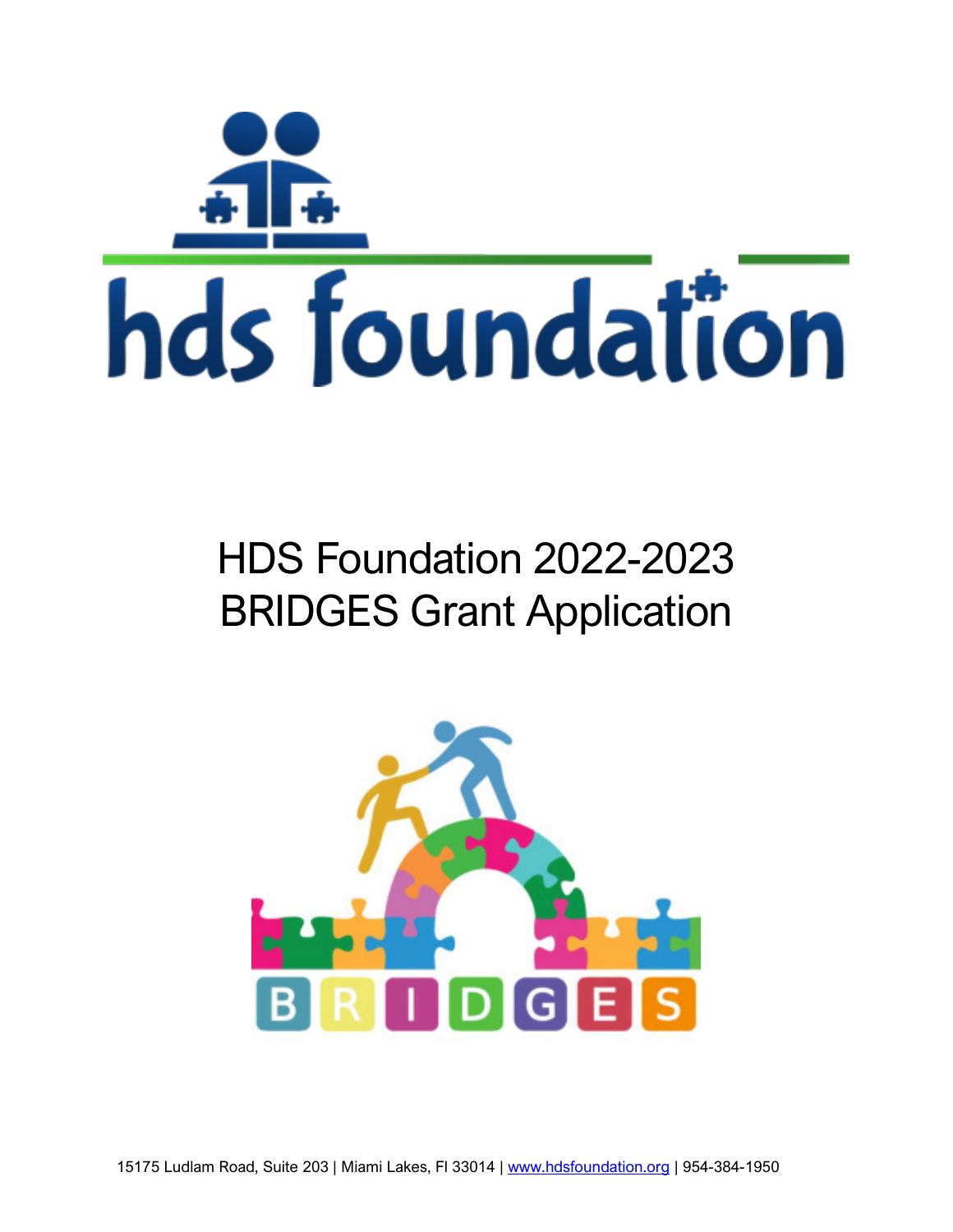

# **Contents**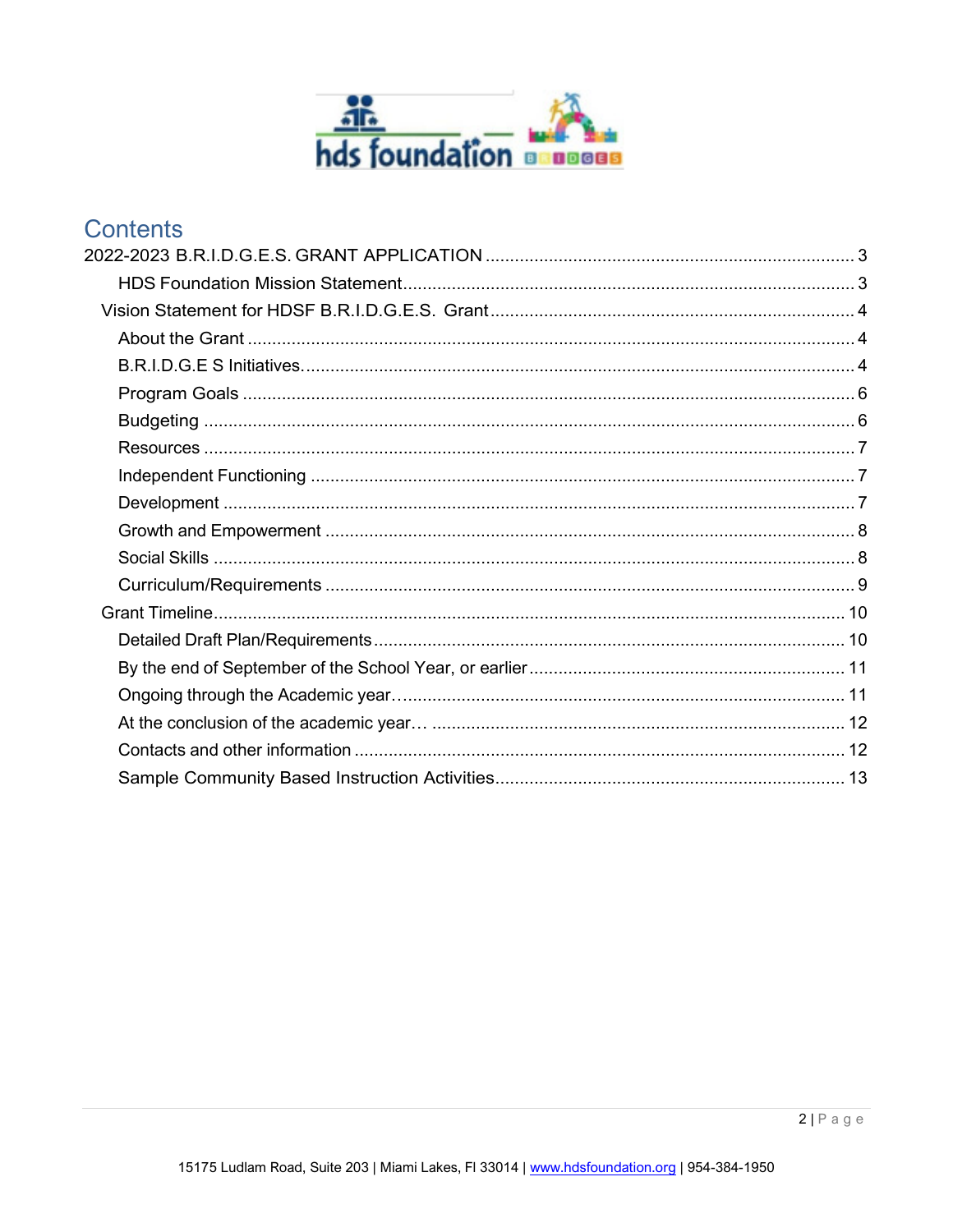

# **2022-2023 B.R.I.D.G.E.S. GRANT APPLICATION**

The HDS Foundation, Inc. is a 501 (c)(3) Non-Profit Organization founded to provide mentoring services and opportunities to Teens and Young Adults who have Autism-related disabilities. The primary focus of the Organization is to promote the development of work and daily living skills, build socio-educational transitional experiences via specific school-based partnerships, and support the post-secondary journeys for this growing population. Bridging the gap that can support young adults' diverse abilities and facilitating college-level and other post-secondary education will strengthen this population's chances for meaningful, long-term employment, and self-sufficiency. Teens and young adults can be better prepared to meet these demands when they are addressed, utilizing a spectrum of solutions.

The HDS Foundation supports and partners with various community-based groups, aiming to enrich the lives of this special population by providing an array of social opportunities. These are designed to develop personal growth and independence further. The B.R.I.D.G.E S. Grant is a funded partnership with High Schools that meet the requirements of this Program. The HDS Foundation is poised to help educate and provide information related to available, safe, and affordable housing options that can further the possibilities of attaining independent or semi-independent housing. These options may be available through Private, Federal, State, and Community-based Programs.

The HDS Foundation reserves the right to modify the requirements of this grant.

#### *HDS Foundation Mission Statement*

*To facilitate Services and Resources for the Autism Community, including the families and organizations who Mentor, Teach, Develop and Support the mission of enriching the lives of individuals on the AutismSpectrum, and, to promote and support the initiatives that create Independence, Employment Skills, and the ability to* access *Safe, Affordable Housing opportunities*  as *they reach maturity. This will be accomplished by the HDS Foundation's School and Post-Secondary based Programs, Community and Government Partnerships, and Business Enterprise Initiatives.*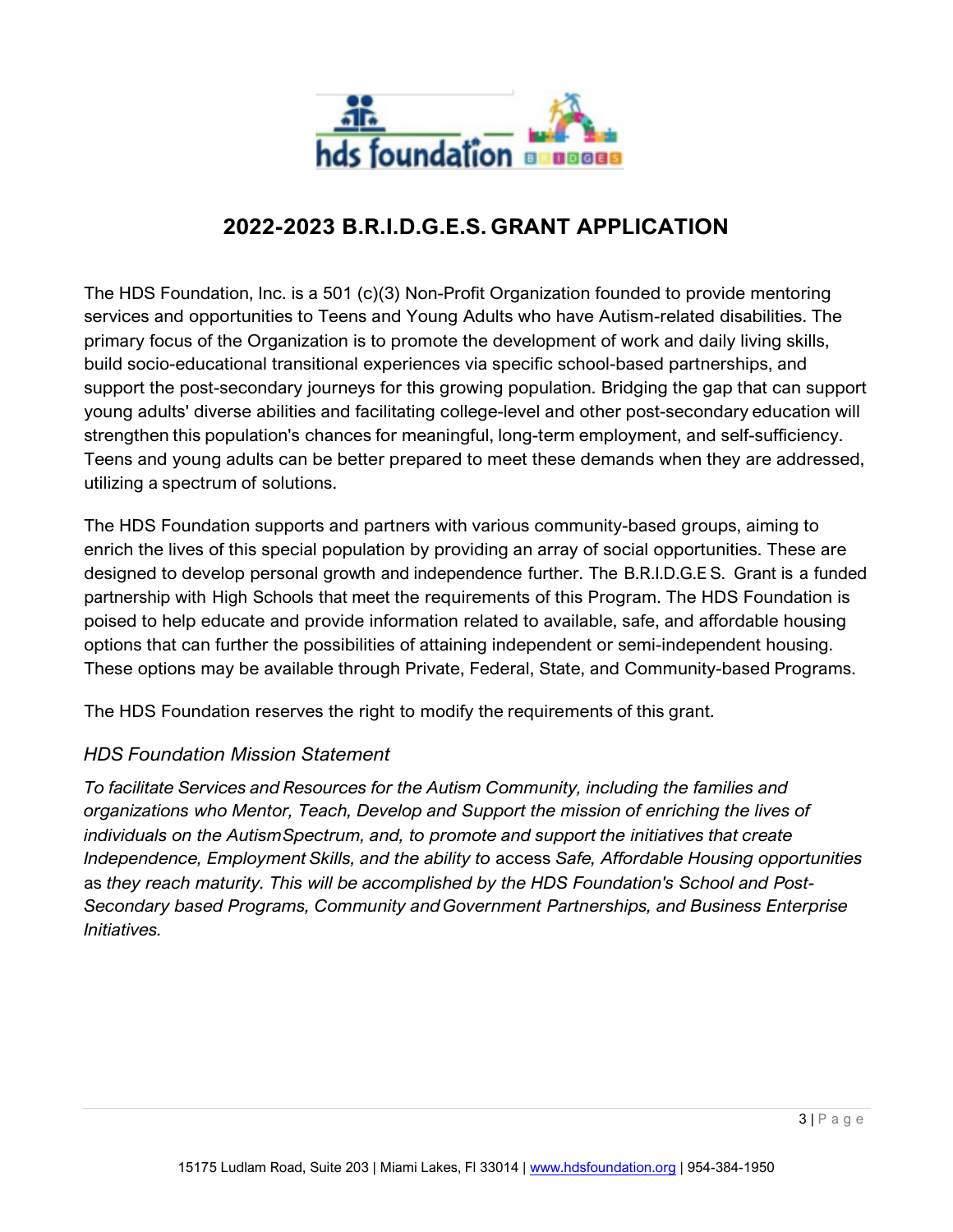

# Vision Statement for HDSF B.R.I.D.G.E.S. Grant

*To address the social and transitional needs of* a *niche group of* A.S.D. *Students, who are seeking to navigate through high school, and attend college or other post-secondary similarly to their non-ASD Peers who are looking to achieve the* same. *This will be done by creating* a *partnership with local high school's identifying these candidates who are typically underserved in these goals and providing certain financial and other resources and support to allow the teachers and students to engage in activities theywould otherwise not have* access *to, separate and distinct from those provided by their school* system.

#### *About the Grant*

- The Grant award is (up to) \$5,000 per academic year, to a qualifying Florida-Based Public High School's E.S.E. class. Grant funds can only be used for the program activities based on the B.R.I.D.G.E.S. Grant criteria. This will require the class to have a separate {bank} account.
- The High School Must Be located in Miami-Dade and/or Broward Counties. \*
- The School Administration, E.S.E. Department and class must meet the requirements of the B.R.I.D.G.E.S Initiatives.
- In order to plan for the CBI's, the High School needs to create a special class designed to incorporate two periods of the student's daily school schedule (one academic period plus one lunch period) five days per week or its equivalent based on the COVID-19 precautionary block scheduling guidelines set forth by the School Board.
	- $\circ$  Traditional School Setting: The High School applying for the Grant must demonstrate the ability to create such a schedule/class for this purpose. We recommend that students participating in this class are scheduled for the same lunch period on school days when the students are scheduled for in-person learning if permitted by social distancing guidelines.
	- $\circ$  e-Learning Option: The High School Applying for the Grant must demonstrate the ability to create such a virtual schedule/class for this purpose. We recommend that students participating in the class have lunch with their peers at least once a week in the virtual class session. (When Applicable)
	- o Hybrid (Staggered Days/Times) Option: The High School applying for the Grant must demonstrate the ability to create a combined ln-School Modality and e-Learning

 $4 | P \text{age}$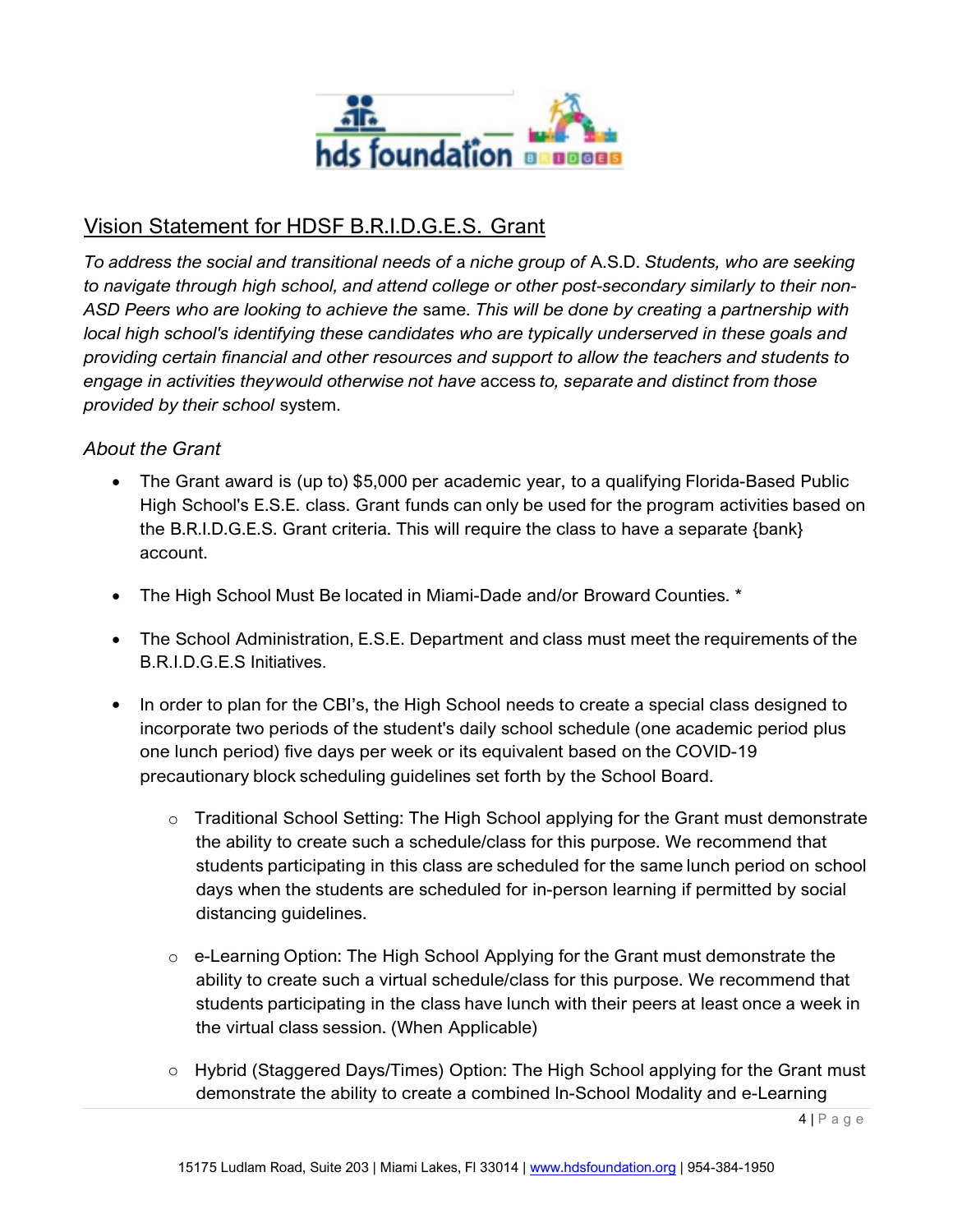

schedule/class for this purpose. We recommend that students participating in this class are scheduled for the same lunch period on school days when the students are scheduled for in-personal learning if permitted by social distancing guidelines. (When Applicable)

- Eligible students must be on the Diploma without Access/F.S.A. Track (or equivalent).
- The class population must not exceed 12 students. Even numbers are recommended for pairing and group activities, though not required.
- Many of these skills and experiences of the B.R.I.D.G.E.S. Program are geared for the transition out of high school. For the experiences to be fresh and relevant, we request that class candidates be 11th and 12th graders.
- Students may only be part of the Program for two (2) academic years.
- The availability of more than one GRANT per year is dependent on funds and resources available to oversee the Program.

The purpose of the B.R.I.D.G.E.S. Program is to offer students on the Autism Spectrum, a specialized program of interactive community and school-based activities/lessons to help them transition through high school and into post-secondary. The B.R.I.D.G.E.S. GRANT will provide the class facilitators/teachers with extra funds to engage in non-typical school activities, organize community-based trips, and learn to budget, make purchases,and dine out and engage in typical social activities for individuals of their peerage. In addition, these funds will provide for any typical school-based party, prom, and any other related activities that are not funded by the school that would benefit this specific population.

The HDS Foundation recognizes the diversity of each community and school, and as such has created a platform with in-person and virtual options for each applicant to propose their own unique Program that addresses the overall goals of the Grant. The applicant must provide a written plan of how their Program will work, including proposedclass and community activities, timelines, goals, stakeholders involved, inter-school social plans, and a budget for carrying out these activities. Additionally, the school must identify the school team and administrative staff who will oversee the Program.

The class shall obtain the necessary information to ensure parental involvement and communication, including a parent packet of essential household and contact information to ensure each student can participate fully in all activities. Additionally, the teacher/facilitator of the class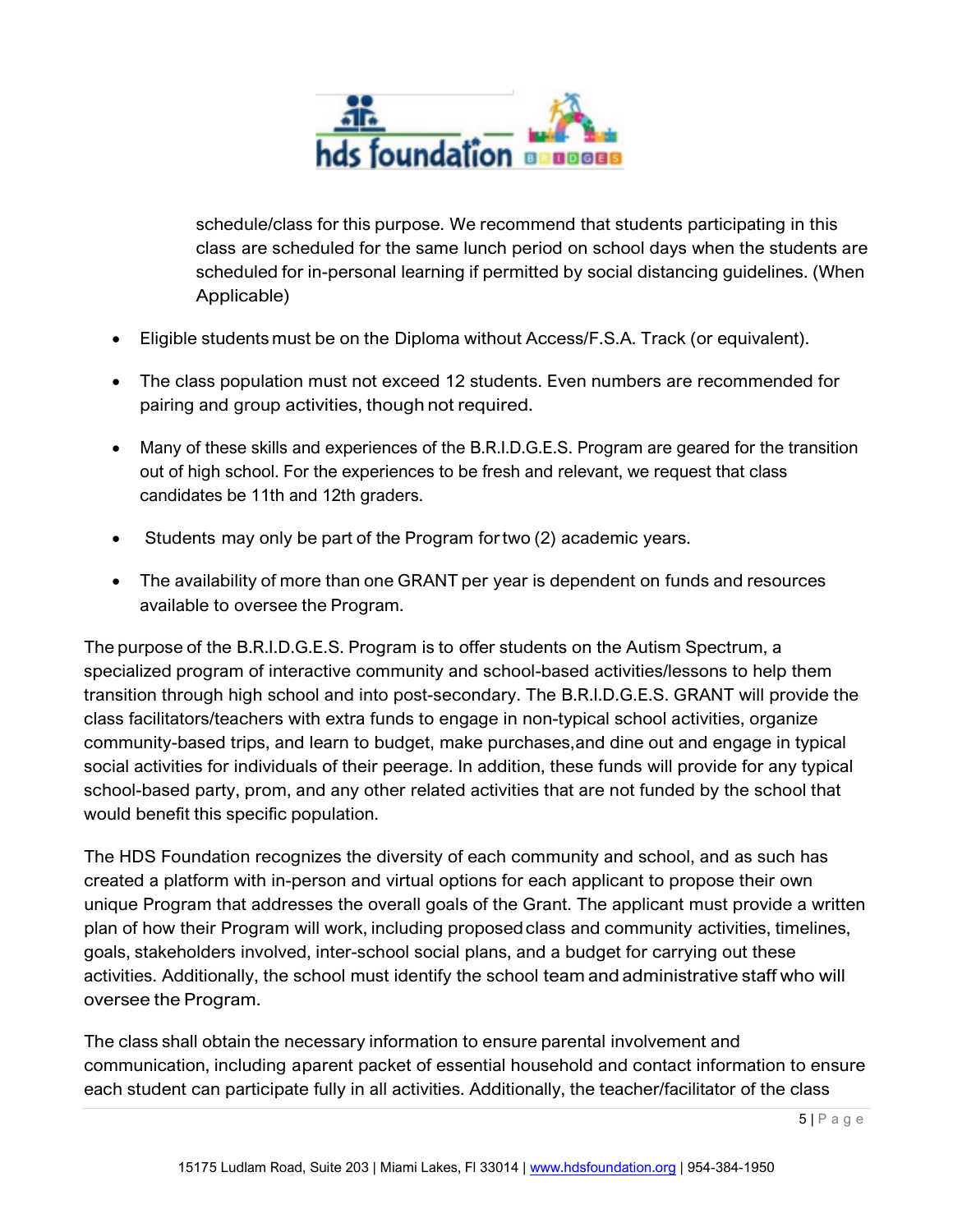

shall have the HDS Foundation Photo and Video Release for each student's legal guardian to sign. This release will be used exclusively to promote the Program and give vision to the families related to activities. They will be posted on the HDS Foundation website under "Happenings" at [https://www.hdsfoundation.org/happenings\\_blog/](https://www.hdsfoundation.org/happenings_blog/) along with our social media pages (Facebook and Instagram). Teachers/Facilitators will forward all documents to the HDS Foundation Program Manager and send via email to: [liz@hdsfoundation.org o](mailto:liz@hdsfoundation.org)r mail to Elizabeth Falk, Program Manager 15175 N.W. 67th Avenue Suite 203 Miami Lakes, Fl 33014.

The teacher/facilitators shall take pictures of and provide details of any event the class participates in as part of the Program and provide them to the HDS Foundation in a timely fashion. If an HDS Foundation staff member attends the activity, the HDS Foundation member will be responsible for the pictures and will obtain the necessary information to write the story. It is helpful when the activity detail, location, etc. are made available ahead of time so that the posts can be readied for publication as early as possible. Some of these will be available in the Class Plan, considering that these are fluid and can change based on availability, logistics, etc.

#### *1. Program Goals*

Applying schools must be familiar with the HDS Foundation and B.R.I.D.G.E.S. missions and use the GRANT funds accordingly to fulfill both. The following are the Program goals:

- Budgeting
- Resources
- Independence
- Development
- Growth
- Empowerment
- Social Skills

# *Budgeting*

The skills of budgeting, expenditures, and managing money, in general, are important aspects for anyone but challenging at times for this population. Much focus of our Program is put on this component as these are crucial aspects of adulthood and everyday life. Through the Program, students should learn basic skills such as creating a budget, learning to save, opening a bank account, paying a bill, or calculating tips. These components can be taught with a mixture of different activities and C.B.l.'s (Community Based Instruction) such as creating a shopping challenge, where students will form into groups with a set budget and attempt to buy the most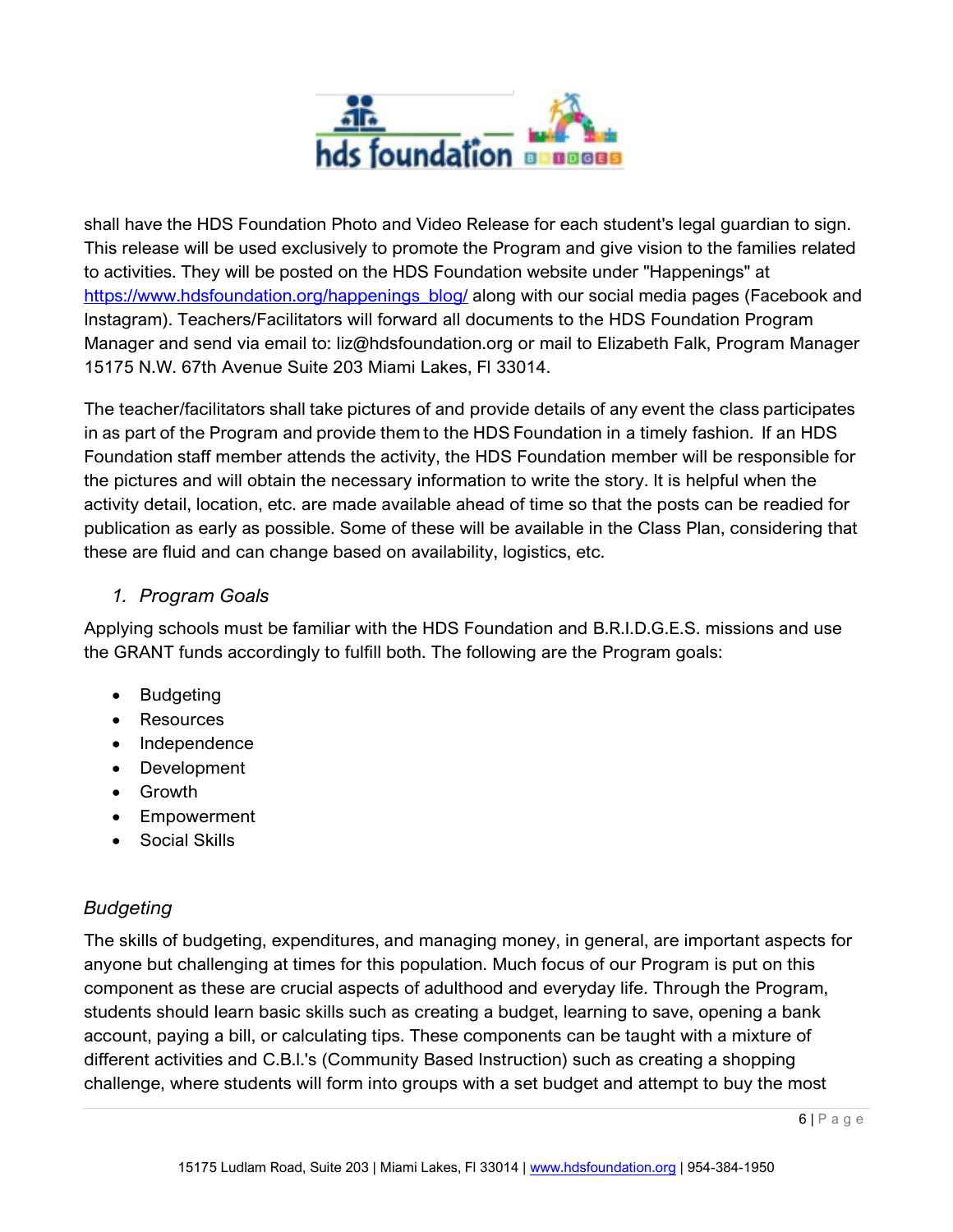

items closest to that amount (i.e., the Office Depot challenge). Other activities that can be organized would be a Banking and Budgeting event for students, alongside parents, to open their own account. This could be followed by a visit to the local bank to get more acquainted with their branch, learn about the teller and different transactions such as withdrawing and depositing money, and learning how to use the A.T.M.

#### *Resources*

Many of us are unaware of the numerous local, state, and federal community resources available to those on the Autism Spectrum. Though some are, at times, limited, services such as Public Transit, Community Outreach, and Vocational Rehab, are some of the many resources that are there to assist in helping our students with everyday life as they transition into post-secondary education or training, and adulthood. Learning about things such as local bus routes, nearby medical centers, community outreach, and understanding what resources they have around them and how to get there are critical skills. Some Resources/activities could include creating a map of your community and learning what bus routes are closest; learning to use transit apps on the phone to track where you need to go and what time to be there; visiting a community center and finding out about local events or programs they have available to the public. Another school/class-based activity that can include parents are visits by Vocational Rehabilitation Services (VocRehab) to explain what this resource can do for their students, and how they will need to plan for the available assistance as they transition to graduation. The HDS Foundation can assist with this event and work with other school resources to get the appropriate VocRehab representatives to come and speak to the parents and/or legal guardians.

# *Independent Functioning*

Independent functioning is comprised of many different aspects of one's life and is something that many of us acquire slowly and take for granted. Students on the Autism Spectrum have different difficulties in learning independent living skills, as many young adults do, because of the lack of exposure and practice of these skills. An essential part of the B.R.I.D.G.E.S. program is helping students learn some of these skills to better prepare them for life after high school, whether in a post-secondary program or while away from family and on their own. Some activities to help teach these skills include going grocery shopping, doing laundry, and time management. Students will reap the benefits of learning how to live on their own and gain confidence by having the ability to do them independently.

# *Development*

Personal development is a large part of the B.R.I.D.G.E.S. program and comes on its own as well as along with some of the other program components. Students will learn development skills on their own while also increasing these skills in many of the other activities such as independent functioning and social skills. Some important lessons in development include learning about health and nutrition,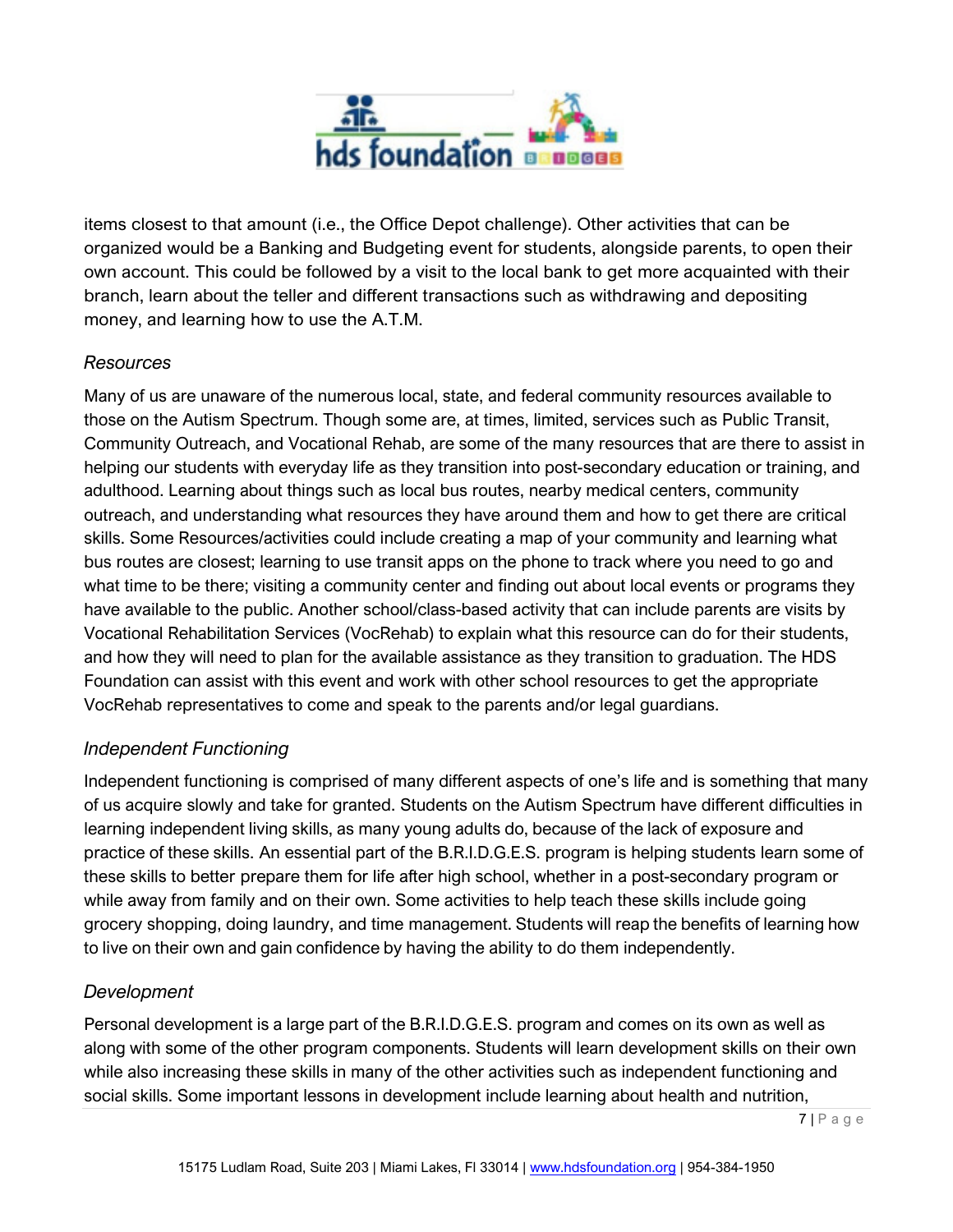

learning coping strategies and stress management skills, and creating an exercise routine. Activities such as creating a school garden or doing different exercise activities such as creating a full-body gym routine, going to a local park with a fitness trail, or organizing a yoga and meditation class, will help students create a healthier mind and body relationship for themselves which can help them live longer more mindful, and more fulfilling lives.

# *Growth and Empowerment*

In addition to more pragmatic skills, it is imperative for students in the class to learn self-awareness and self- confidence. The Growth and Empowerment component should include activities that encourage the students to familiarize themselves with their own strengths and weaknesses. The lessons should motivate them about the future (through outlining personal goals) while teaching them to deal with the present, through coping with daily challenges. Moreover, they must focus on understanding, managing, and communicating their emotions. Targeting Non-ASD Peers within the school population from clubs or organizations (or individual students who want to volunteer) and engaging them to be mentors and role models to the students will significantly impact their personal growth and feeling of belonging while in high school and beyond. Any student who volunteers for these mentorship opportunities may be eligible for service hours from The HDS FoundationInc, a Non-Profit 501 © (3).

The B.R.I.D.G.E.S. Grant also aims to help students develop character and values with volunteering and community outreach to 'give back.' A greater understanding of themselves and others will help the students feel more confident in their abilities. The B.R.I.D.G.E.S. Grant requires at least one annual event aimed at giving back to the community. This can be done through visiting and serving at a soup kitchen, forming a beach or parkcleanup, participating, and fundraising in a walk (i.e., during April, National Autism Awareness Month) or other charitable activities. We want to instill philanthropic values as well as emphasize the importance of being involved in your community and "paying it forward."

# *Social Skills*

The top component of the B.R.I.D.G.E.S. Grant is learning and practicing social skills. Students on the Autism Spectrum struggle with social skills that many of us take for granted. One of the more significant tangible advantages that students have received in the B.R.I.D.G.E.S. program, especially in their second year, is the improvement of social skills and the ability to communicate and spend time with their peers. Teachers should organize activities to make sure the students in the class get to know each other and form friendships. Still, the Grant wants to focus also on inclusive activities that will help them be more successful when dealing with their families and typical peers as well as those they will encounter in everyday life. To achieve this, lesson plans can include the difference between verbal and nonverbal communication, developing teamwork, and understanding how one's actions can affect how others feel. Should the school system change to virtual learning at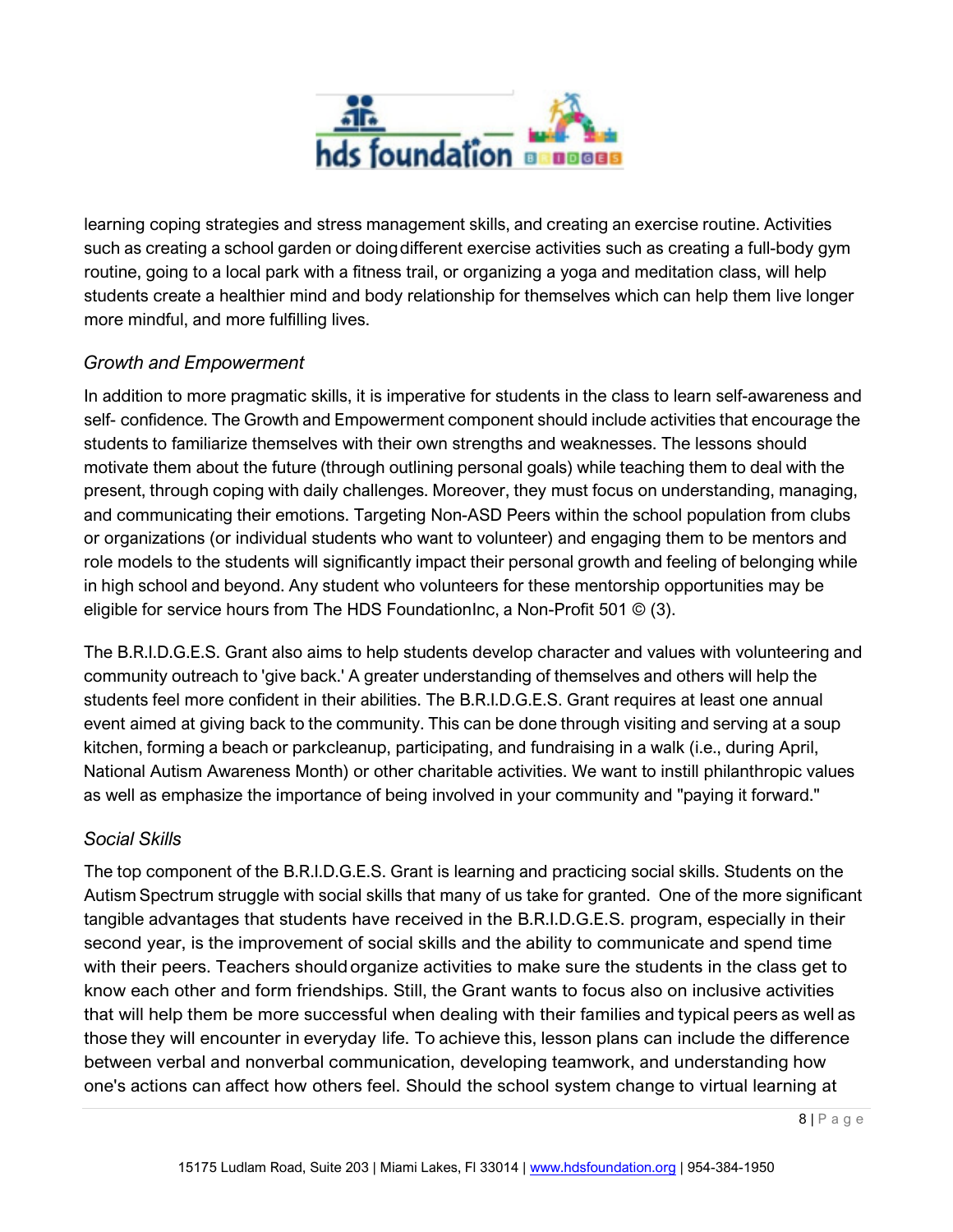

any time, teachers are encouraged to create activities that promote ongoing development of social skills. Activities should also promote emphasize problem-solving in social situations: what is appropriate versus what is not, and how to communicate if there is a problem or how to deal with emotions in public.

Social skills are critical, together with the other daily living skill components targeted by the B.R.I.D.G.E.S. Program, provide an excellent opportunity for the Autism Spectrum student population. Each month, the students should be participating in at least one field trip that works alongside the in-class lesson(like visiting a company), and one to two casual social outings (like going out to lunch). To fulfill these requirements, we encourage activities like holiday-themed events, such as Halloween or a Winter party. School Activities such as Homecoming and Prom can bring an opportunity for the class to create an event and/or participate in peer- organizations like Best Buddies, Wings of Friendship or social school clubs that actively work to make lasting friendships between special needs teens and their peers.

## *II. Curriculum Requirements*

- Written Plan of Goals, Budget, Class Info, Activities, CBI
- Budgeting Activities
- Social Activities Students need to be part of a social activities group outside of their classroom setting. This requirement reinforces the ability to engage in a more inclusive and generalized environment which supports greater peer learning opportunities. Some examples of this can be a School Club, Drama, Chorus/Music Member, Sports Team, etc. Additionally, students who actively participate and complete a Wings of FriendshipCamp will receive a \$100 Gift Card. Documentation must be provided.
- Class Fundraiser/Community Outreach Activities
- 10-12 CBI or social activities (see examples)

#### III. Reporting & Administrative Requirements

- Monthly meeting with an HDS Staff member to identify any issues (Zoom, webinar, etc.) including a mid- year assessment of the program to discuss potential changes or enhancements this will be done between February-March. Date will be determined.
- Annual reporting including demographics, what they have accomplished so far, any challenges that have presented themselves, and other pertinent information that can aid the HDS Foundation in assisting the class and ensuring their success.
- Photos, Videos, and/or stories for providing exposure to the successes of the class participants, their families, the school, and the community. The photo releases and student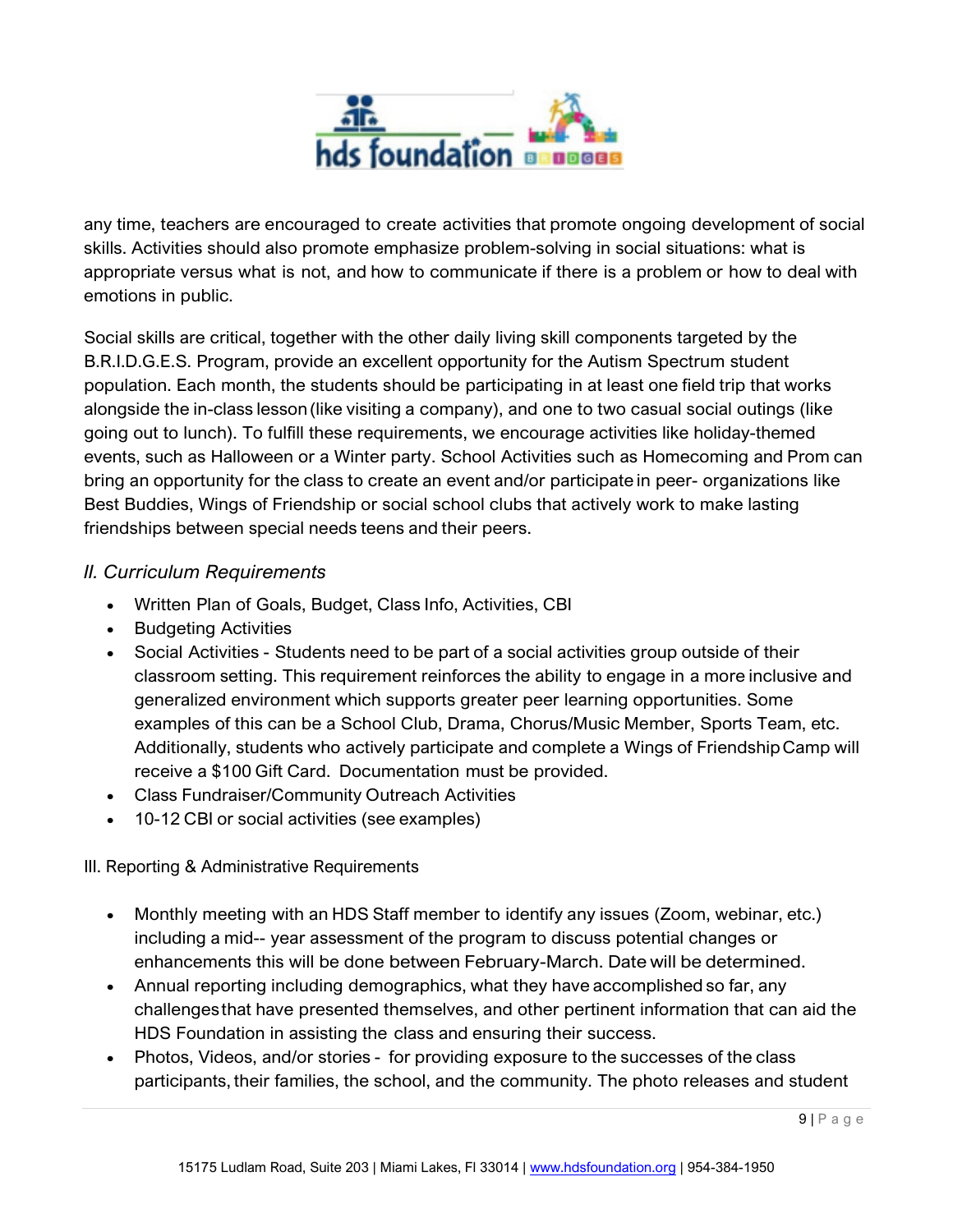

information (family contact information) to be provided by **September 15th** of each year.

- End of the year financial report due by **June 30th.**
- Others as needed.

*Note: The B.R.I.D.G.E.S. Grant requires monthly/activity-based reporting and pictures for the HDS Social Media Pages and website to promote the activities and accomplishments of the Program creating more awareness of the impact of such activities for this population. The* class *facilitator/teacher must obtain photo/video releases for each participating student for the HDS Foundation. No pictures or information* is *provided to any third party nor used for any purpose other than promoting the B.R.I.D.G.E.S. Program and HDS Foundation. The* school/class *will also provide demographic reporting to enable the HDS Foundation to manage the populations serviced. This will include high-level demographic information available to standard programs such* as *gender, age, race, ethnicity, zip code they live in, and other* necessary *information. This information* is *never tied into the individual student but rather collected* as *general information that the HDS Foundation can use to report on communities served.*

## *IV. Timeline Requirements*

- Final Proposed Plan/Requirements (Updated and/or complete, with all forms, waivers, etc. see above)
- The School/Class must provide an email and phone number database of the parent(s) for all students attending the class. The purpose of this list will be strictly to provide parents with additional resources and activities as they come up and not be shared with any third party. (Note: The HDS Foundation and the B.R.I.D.G.E.S. Grant program require a certain amount of parental involvement for specific activities, which should be discussed with school administration during the student selection process).
- The School/Class must have completed student/parent packets by **September 15th** to the teachers. This is so that we can get to know parents, students, and the populations we serve.

(Note: This will also assist in the student selection process and help to organize events during the year which the parents must be present for).

# *V. Ongoing through the Academic year…*

• The School/Class must provide a short story and pictures of each grant-related activity, as soon as the event happens, but no later than (3) days after the event takes place. The purpose of this is to create Blog stories for the HDS Foundation website and promote the school and Program.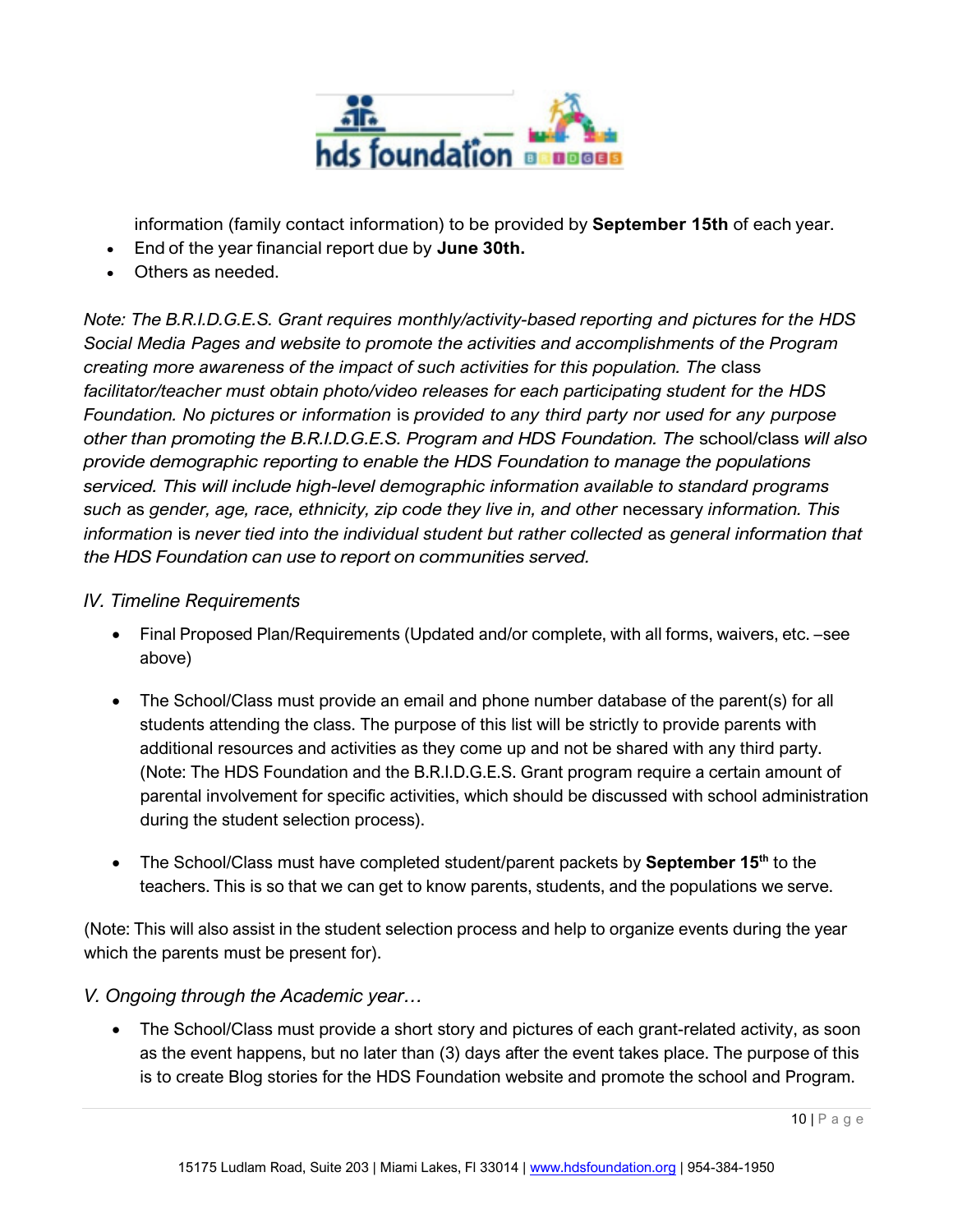

- Meet with HDS Foundation staff once a month to discuss program updates.
- Ensure that the plan is being carried out and that the school-related activities are being incorporated as much as possible, such as homecoming, football games, and other school sports activities, prom, etc.
- The School/Class must create a class service project or be a part of an autism-related community service project.
- The School/Class must provide the HDS Foundation staff the opportunity to attend events as warranted; staff is not always available, but we want to make sure that we support the students and Program at special events. This can be achieved by simply copying our staff on event calendar or upcoming activities, etc.
- *VI. At the conclusion of the academic year…*
	- The School must create a final report, which can be an adaptation of the original plan, with added components, notes, and outcomes achieved from class goals. This report will allow us to evaluate the success of the Program, learn from the classroom experiences and teacher input, and enable the HDS Foundation to improve future Grant Opportunities. The HDS Foundation may provide an additional questionnaire to assist in this process.
	- The School must create a final budget report, including expenditures for the year. We expect that the Grant Funds are used fully during the academic year. Once the budget ledger is provided, the HDS Foundation reserves the right to request a refund or apply left over funds towards the next year's grant if the recipient applies and is awarded for the upcoming school year. No funds can go to the school at large for any purpose.

#### *Contacts and other information*

- General information: [info@HDSFoundation.org](mailto:info@HDSFoundation.org)
- Program Manager: Liz Falk [liz@HDSFoundation.org](mailto:liz@HDSFoundation.org)
- Board Member: Meagan Bouscher-Miranda [me](mailto:meagan@HDSFoundation.org)[agan@HDSFoundation.org](mailto:agan@HDSFoundation.org)
- Website: HDSFoundation.org
- Facebook: facebook.com/HDS Foundation/
- Instagram: @HDS Foundation
- Twitter: @HDS Foundation
- Address: HDS Foundation, Inc., 15175 Ludlam Road, Suite 203, Miami Lakes, Fl 33014-2125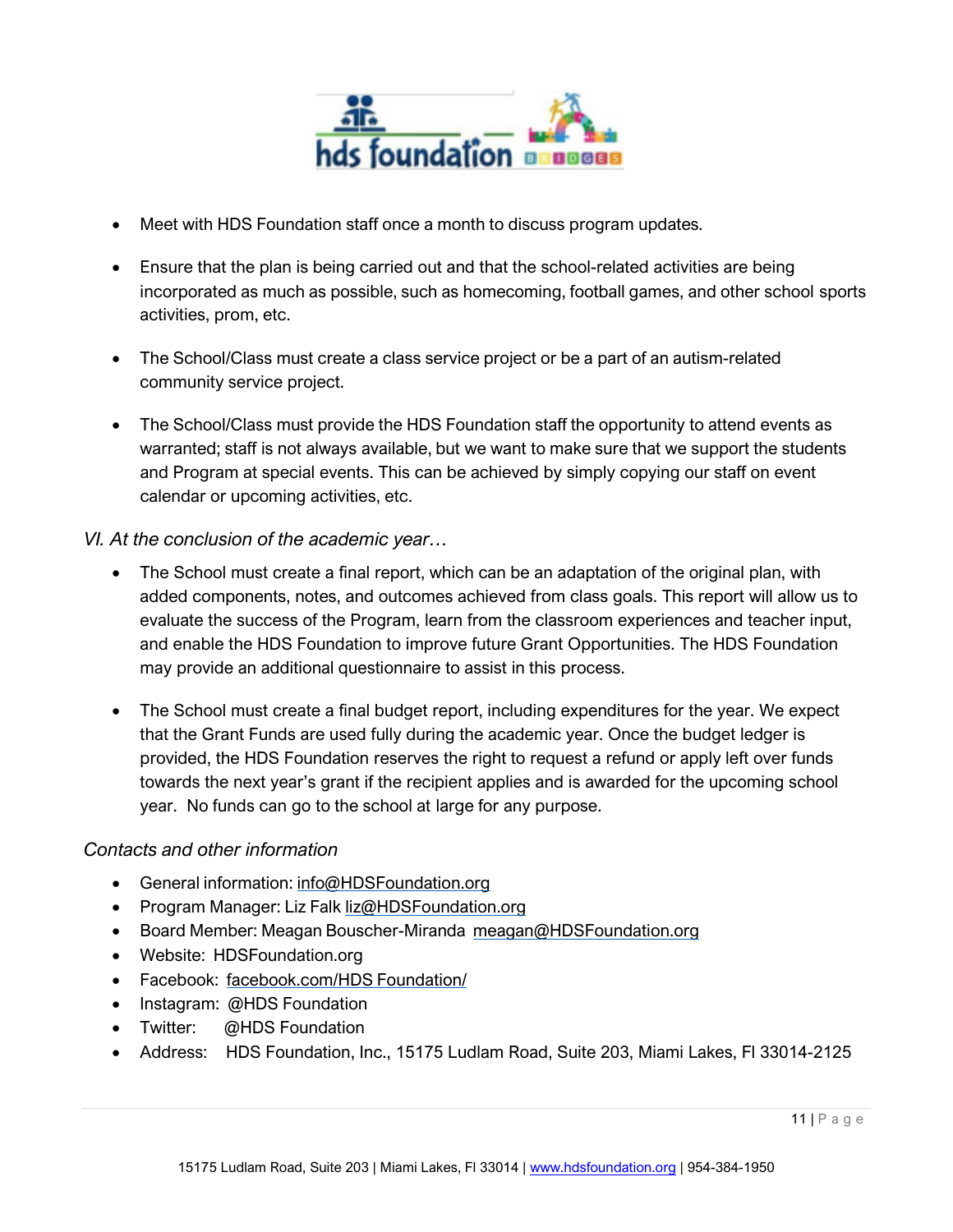

Any questions related to grant requirements can be submitted to Liz Falk, Program Manager [liz@HDSFoundation.org.](mailto:liz@HDSFoundation.org)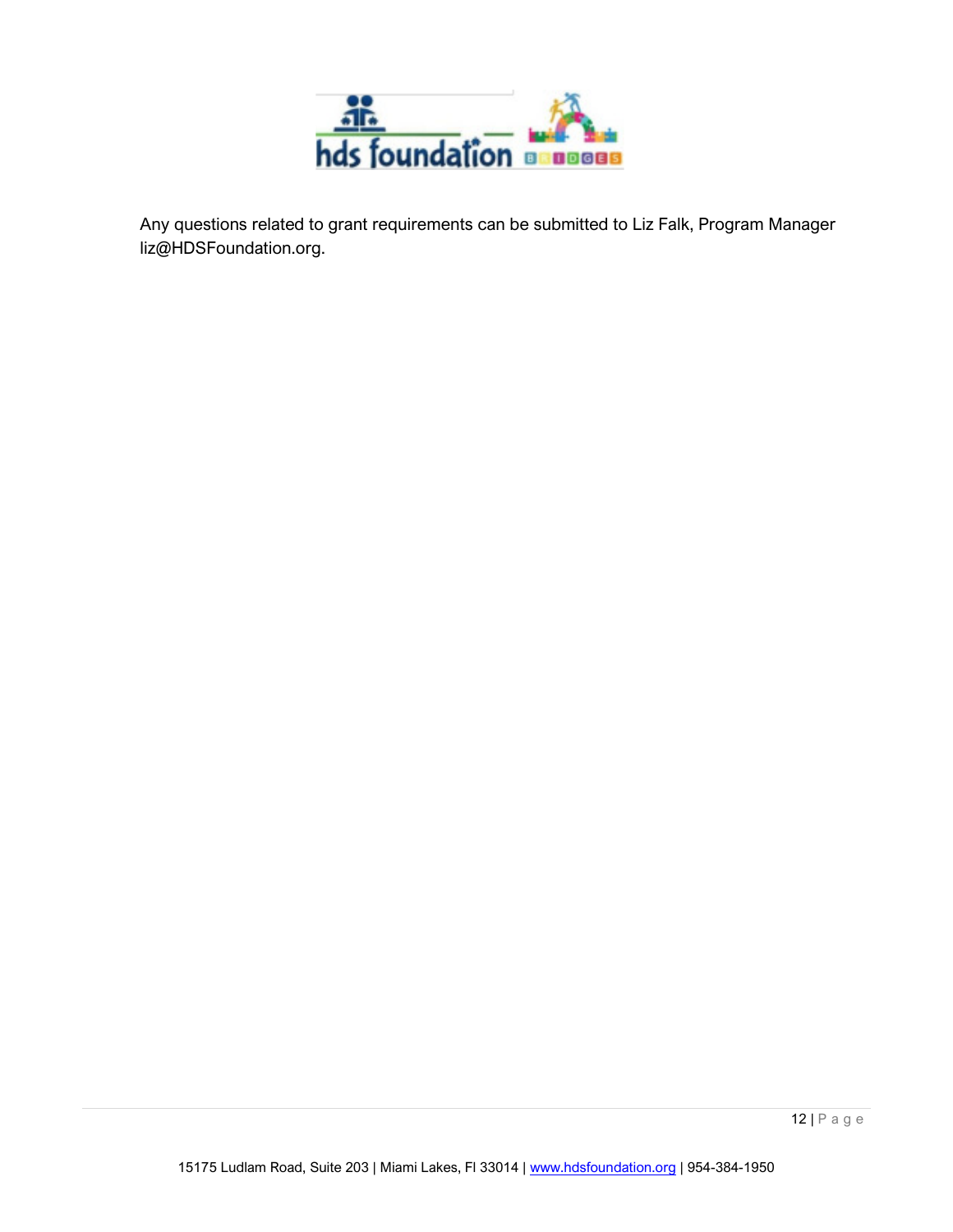

# **Sample Community Based Instruction (Virtual/Face to Face)**

Here we have provided a list of options for community-based instruction and activities throughout the year to apply learned skills and offer positive social opportunities. We have also included virtual or web- based activities and resources that can be used as transitional methods to carry out CBI goals.

## *VIRTUAL RESOURCES*

#### **CBI in A Box**

- Home Depot Kits:
	- o Birdhouse
		- [www.homedepot.com/p/Houseworks-Bird-House-Wood-Kit- 94503/100659246](http://www.homedepot.com/p/Houseworks-Bird-House-Wood-Kit-%2094503/100659246)
	- o Soccer Game Kit- [www.homedepot.com/p/Soccer-Game-Kit-Pack-](http://www.homedepot.com/p/Soccer-Game-Kit-Pack-91134P/314022968)[91134P/314022968](http://www.homedepot.com/p/Soccer-Game-Kit-Pack-91134P/314022968)
	- o Helicopter-https:/[/www.homedepot.com/p/Helicopter-Wood-Kit-94512/100686204](http://www.homedepot.com/p/Helicopter-Wood-Kit-94512/100686204)
- Gardening: Planting an Herb Garden
- Ice Cream Social
- Walmart-Pizza Box Kit
- US Post Office
- Color Me Mine
- Cooking-Blue Apron/Freshly

#### **Virtual CBls (can be adapted to In Person)**

- $\circ$  Job Interview Tutorials ViTA(Dan Marino Virtual Interviewing Software)
- o Police Department www.bing.com/videos/search?q=virtual+field+trip+police+station&docid=608049906106 3042 99&mid=C2E1FD6D67C6D3457664C2E1FD6D67C6D3457664&view=detail&FORM= V IRE
- o Fitness: 8 Minute Workout for Teens (No Equipment) www.youtube.com/watch?v=ixjdNUtWN-Y
- o Guided meditation for Autism [www.youtube.com/watch?v=d1cbGCHuUe0](http://www.youtube.com/watch?v=d1cbGCHuUe0) www.youtube.com/watch?v=w\_bmCKMrLYs
- o Shopping @ Target: www.youtube.com/watch?v=0TtAsO\_FQmE
- o Shopping @ Walgreens: www.youtube.com/watch?v=a-E2Mt-4TEg
- o Shopping @ Old Navy: coachspiegel.weebly.com/virtual-cbi-sites.html
- o Shopping @Krogers Grocery Store: coachspiegel.weebly.com/virtual-cbi-sites.html
- o Tropical Reef Aquarium: explore.org/livecams/oceans/pacific-aquarium-tropical-reef-camera
- o National Aquarium: samuraivirtualtours.com/example/nab/index.html
- o Discovery Education: discoveryeducation.com/community/virtual-field-trips/
- o San Diego Zoo: zoo.sandiegozoo.org
- o Epcot: www.youtube.com/watch?v=J6WItvl6Mwk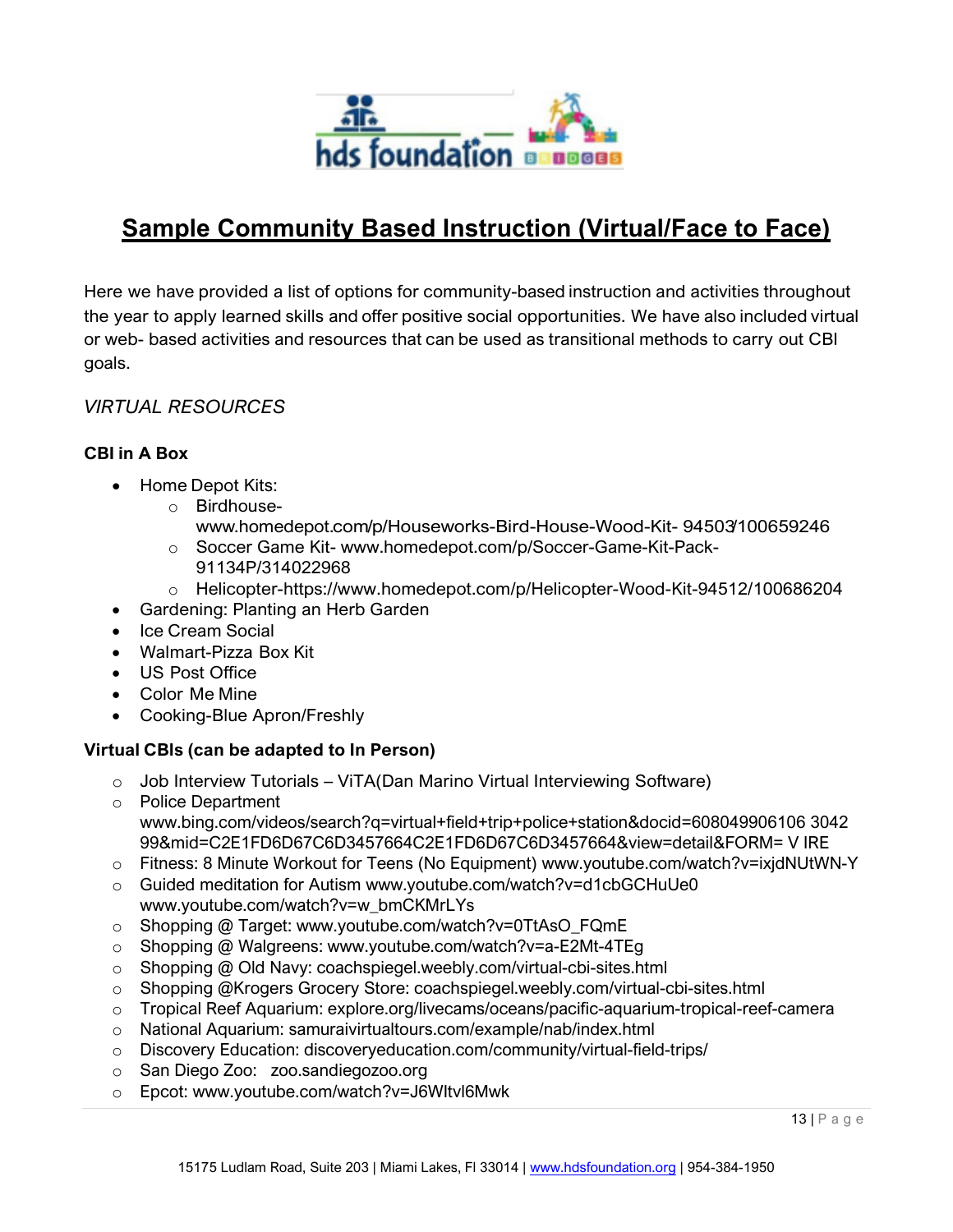

- o Magic Kingdom: www.youtube.com/watch?v=f4fVYfNrCM0
- o Universal Studios: www.youtube.com/watch?v=eXKo7z0A8QI
- o Accessible Chef: accessiblechef.com/recipes/

#### **Lunch Social (Order lunch online)**

- o Texas Roadhouse Grill
- o Publix-Make your own sub
- o Panera
- o Wings in Weston
- o Weston Diner
- o Lucille's Diner

#### **Guest Speakers Virtually/Face to Face**

- o HDS Software Tour/Special Guests
- o Fire Department/BSO
- o YMCA
- o Painting with Meagan
- o Mental Health Professional Support
- o Yoga Instructor

#### **Family Network on Disabilities Presentations**

- o Mad Job Skills Series
- o Social Networking Dos and Don'ts
- o Dating 101: Healthy and Safe Dating Practices
- o Cyber Safety
- o Personal Hygiene: Dental and Skin Care
- o Personal Hygiene: How to Shower
- o Choosing a Doctor as a Young Adult: Making your own appointments

#### **Group Activities**

- o Kindness Rocks
- o Tile Designs

#### **Careers**

- o CareerOne Stop: www.careeronestop.org/Videos/CareerVideos/career-videos.asp
- o Ohio Means Jobs: jobseeker.ohiomeansjobs.monster.com/
- o My Next Move: [www.mynextmove.org/](http://www.mynextmove.org/)
- o O\*Net online: https://[www.onetonline.org/](http://www.onetonline.org/)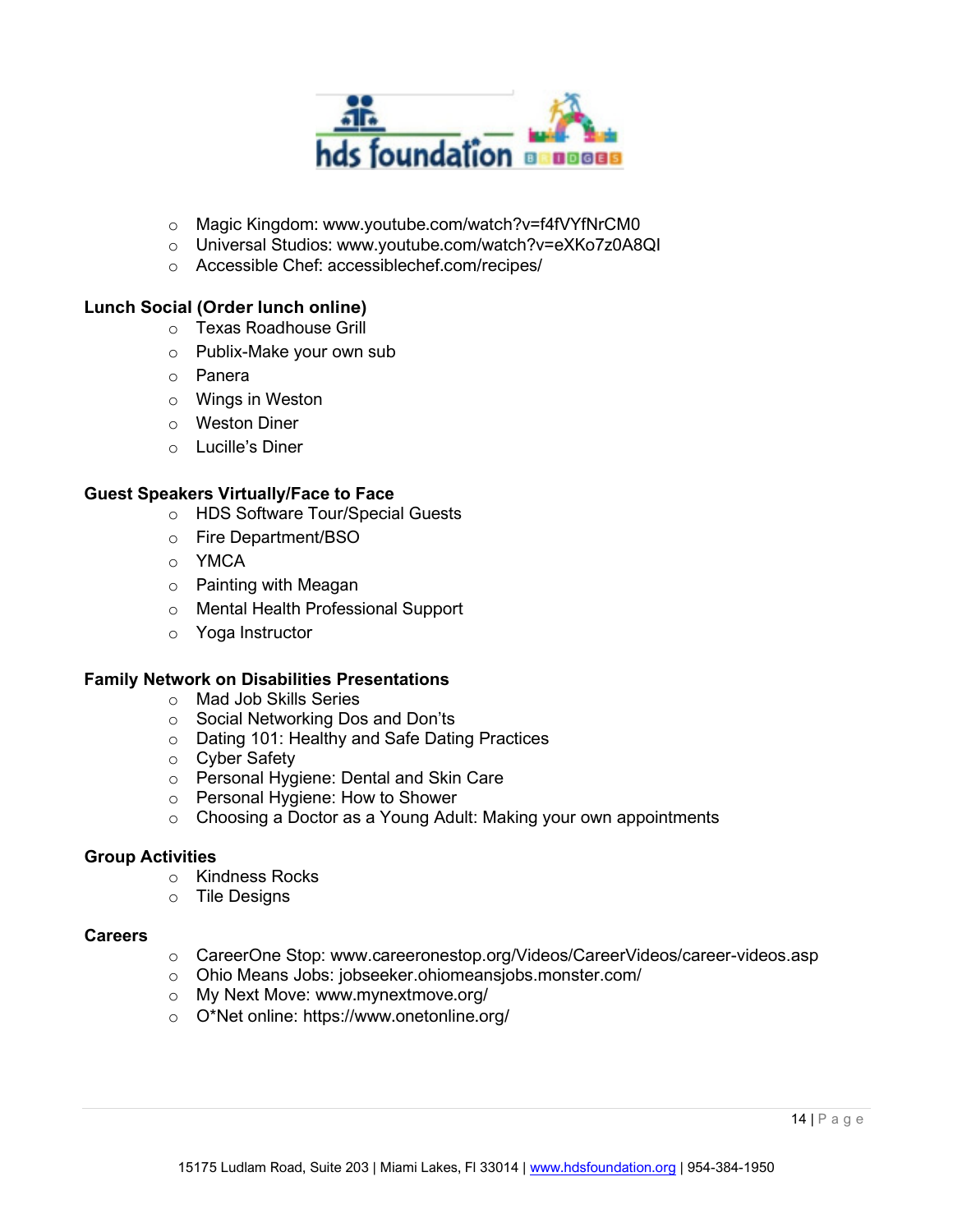

#### **Life Skill Videos**

- o Laundry Skills [CYW Practice- Teaching Basic Laundry Skills Bing video](https://www.bing.com/videos/search?q=Clothes+Washing+Basics&&view=detail&mid=1BBB16F09AE784D9F9091BBB16F09AE784D9F909&&FORM=VRDGAR&ru=%2Fvideos%2Fsearch%3Fq%3DClothes%2BWashing%2BBasics%26FORM%3DVDMHRS)
- o Personal Hygiene (iDo app. Free) [www.youtube.com/watch?v=Mk3JUR5IVPg](http://www.youtube.com/watch?v=Mk3JUR5IVPg)
- o Time management Skills [Time Management for High Schoolers Bing video](https://www.bing.com/videos/search?q=Time+Management+for+High+Schoolers&&view=detail%20&mid=58C892F741A32699F04358C892F741A32699F043&&FORM=VRDGAR&ru=%2Fvideos%2Fsear%20ch%3Fq%3DTime%2BManagement%2Bfor%2BHigh%2BSchoolers%26FORM%3DVDMHRS)
- o Making a bed [www.youtube.com/watch?v=ALAZWarDMMQ](http://www.youtube.com/watch?v=ALAZWarDMMQ)
- o Washing Dishes [www.youtube.com/watch?v=4S6cYd8URAQ](http://www.youtube.com/watch?v=4S6cYd8URAQ)

#### **Other (DADE/BROWARD COUNTY)**

- o The Friendship Journey-Virtual Hangouts/Camp Wings of Change
- $\circ$  Office Depot- teamwork, problem-solving, following a budget which includes tax.
- o Homecoming Game Spirit party and luncheon- socialization with inclusion.
- $\circ$  Halloween Party- Luncheon or afternoon activity- socialization, budgeting, costume planning,and selection.
- o Home Depot- Teamwork, budgeting, tax, planning.
- o Gardening/Harvest Day at HSH ASD Garden, with Home Depot Challenge items.
- $\circ$  Publix- teamwork, problem-solving, budgeting, tax, and accessing store personnel.
- o Florida Outlet Mall- Budgeting, Teamwork, Public Transit utilization, tax, and tip.
- o Homestead Soup Kitchen- holiday soup kitchen event.
- o Holiday Party- location to be determined- budgeting, meal planning, tax, tip, and social skills.
- o Homestead Trolley- public transportation, scheduling and time management, budgeting, and trolley fare, learning trolley stops, and where to go. C.B.I. will include lunch or activity at the destination before returning to H.S.H.
- $\circ$  Miami Dade Bus- trip to park and ride or straight from school to U.S. Post Office.
- $\circ$  U.S. Post Office- putting together a package, addressing a package or envelope, time management (hours and bus/C.B.I. consideration) Interacting with personnel, and learning about the postal system and job opportunities.
- o Texas Roadhouse- socializing, interacting with restaurant personnel, problem-solving.
- $\circ$  Walmart- Budgeting challenge, teamwork, socializing, learning appropriate clothing wear for jobinterviews, learning about job opportunities at Walmart.
- o H20 Healthy Month for November- social skills, teamwork, budgeting, putting together a 'healthyliving' presentation, problem-solving.
- $\circ$  PAVASANA yoga training and mindfulness workshops 2 for the year, one per semester. Working on different Stress management, personal fitness, and mindfulness exercise.
- o Texas Roadhouse- Budgeting, tax, and tip, socializing, trying to get gift ideas without letting someone know (to prep for the Secret Santa and holiday party gift challenge).
- $\circ$  Chilis Holiday Party- socializing, interacting with restaurant personnel, problem- solving, understanding tipping.
- o Mayor Roscoe Warren Park- public transit coordination/planning, Scavenger hunt socializing, teamwork, problem-solving.
- $\circ$  Publix- make your own sub Teamwork, interacting with store personnel, tax, budget, and problem-solving.
- $\circ$  Painting with a Twist with Best Buddies following directions, interacting with instructor, socializing.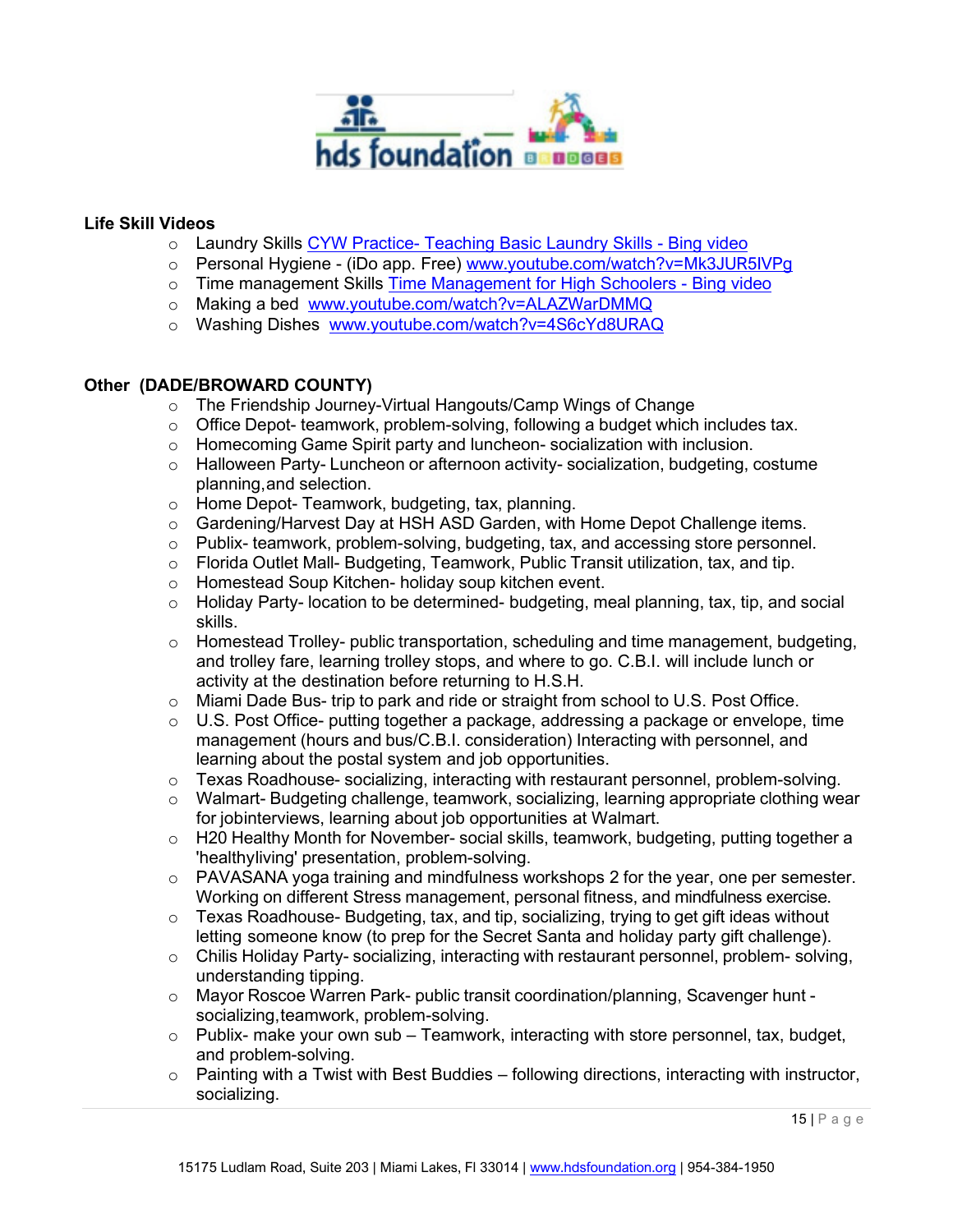

- $\circ$  Homestead Fire Rescue following directions, asking appropriate questions, demonstrating appropriate body language.
- $\circ$  City of Homestead Police Dept following directions, asking appropriate questions, demonstrating appropriate body language, what services are provided, what to do in cases of an emergency.
- o Prom Party- Socialization, Planning, Interaction with like peers.
- $\circ$  Scavenger Hunt at H.S.H. socializing, teamwork, problem-solving, and public transit.
- $\circ$  End of Year Party- location to be determined, with the help of Best Buddies.
- $\circ$  Ice Cream Social with typical peers- Socializing, demonstrating appropriate body language.
- $\circ$  Bank of America –using deposit slips, A.T.M. machines, interacting with bank personnel, problem- solving.
- $\circ$  Panera- socializing, interacting with restaurant personnel, and problem-solving.
- o Tarantella- Halloween Party- socializing, interacting with restaurant personnel, problemsolving, and understanding tipping.
- $\circ$  Wings in Weston- socializing, interacting with restaurant personnel, problem-solving, and understanding tipping.
- $\circ$  Cold Stone Creamery- socializing, interacting with restaurant personnel, and problemsolving.
- $\circ$  Peace Mound Park- Scavenger hunt socializing, teamwork, and problem-solving.
- $\circ$  Publix- make your own Sundae's Teamwork, interacting with store personnel, tax, budget, and problem-solving.
- $\circ$  Paint Fiesta following directions, interacting with instructor, and socializing.
- $\circ$  Vista View Park team building teamwork, socializing, and problem-solving.
- $\circ$  City of Weston Fire Rescue following directions, asking appropriate questions, and demonstrating appropriate body language.
- $\circ$  City of Weston B.S.O. following directions, asking appropriate questions, and demonstrating appropriate body language.
- $\circ$  Weston Diner socializing, interacting with restaurant personnel, problem-solving, and understanding tipping.
- o Weston Regional Park team building teamwork, socializing, problem-solving, and following directions.
- $\circ$  City of Weston City Hall following directions, asking appropriate questions, and demonstrating appropriate body language.
- $\circ$  Y.M.C.A. following directions, asking appropriate questions, demonstrating appropriate body language.
- $\circ$  Walgreens- interacting with store personnel, problem-solving, appropriately using A.T.M. card.
- $\circ$  Lucille's Diner socializing, interacting with restaurant personnel, problem-solving, and understanding tipping.
- $\circ$  Japan Inn- socializing, interacting with restaurant personnel, problem-solving, and understanding tipping.
- $\circ$  Scavenger Hunt at C.B.H.S. socializing, teamwork, and problem-solving.
- o Ice Cream Social with typical peers- Socializing and demonstrating appropriate body language.